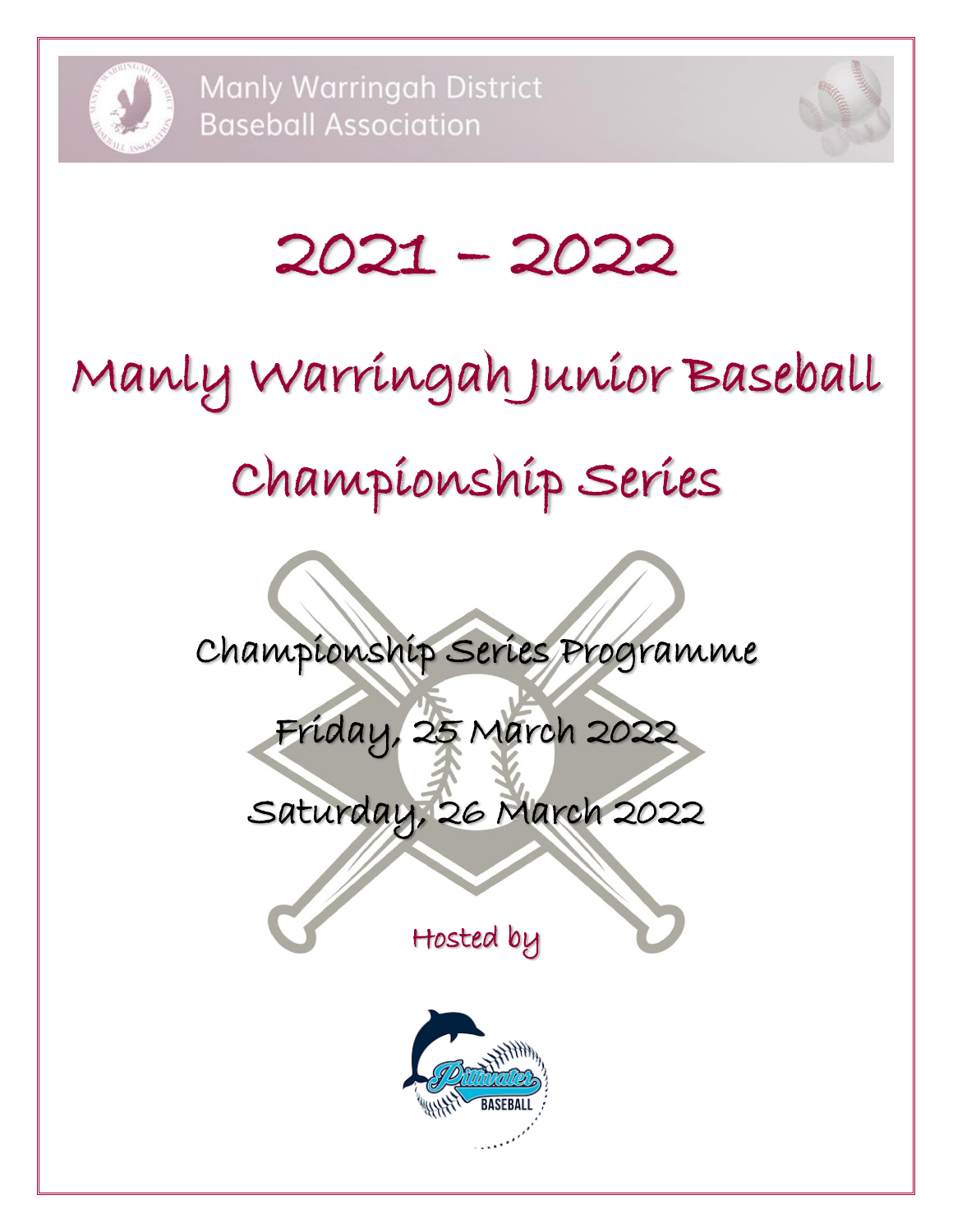## **Friday, 25 March 2022**

John Fisher Park

Game Time: 5.00pm

**Senior League: Manly Seasiders Tigers v Manly Seasiders Hornets**

## **Saturday, 26 March 2022**

Rat Park, Diamond 5

10.15am

## **Opening Ceremony**

Welcome: Mark Lowe, President, Pittwater Baseball Club

Welcome to Country: Clarence Bruinsma

Australian National Anthem sung by Eimear Cormack

Ceremonial First Pitch thrown out by Councillor Rory Amon,

Northern Beaches Council.





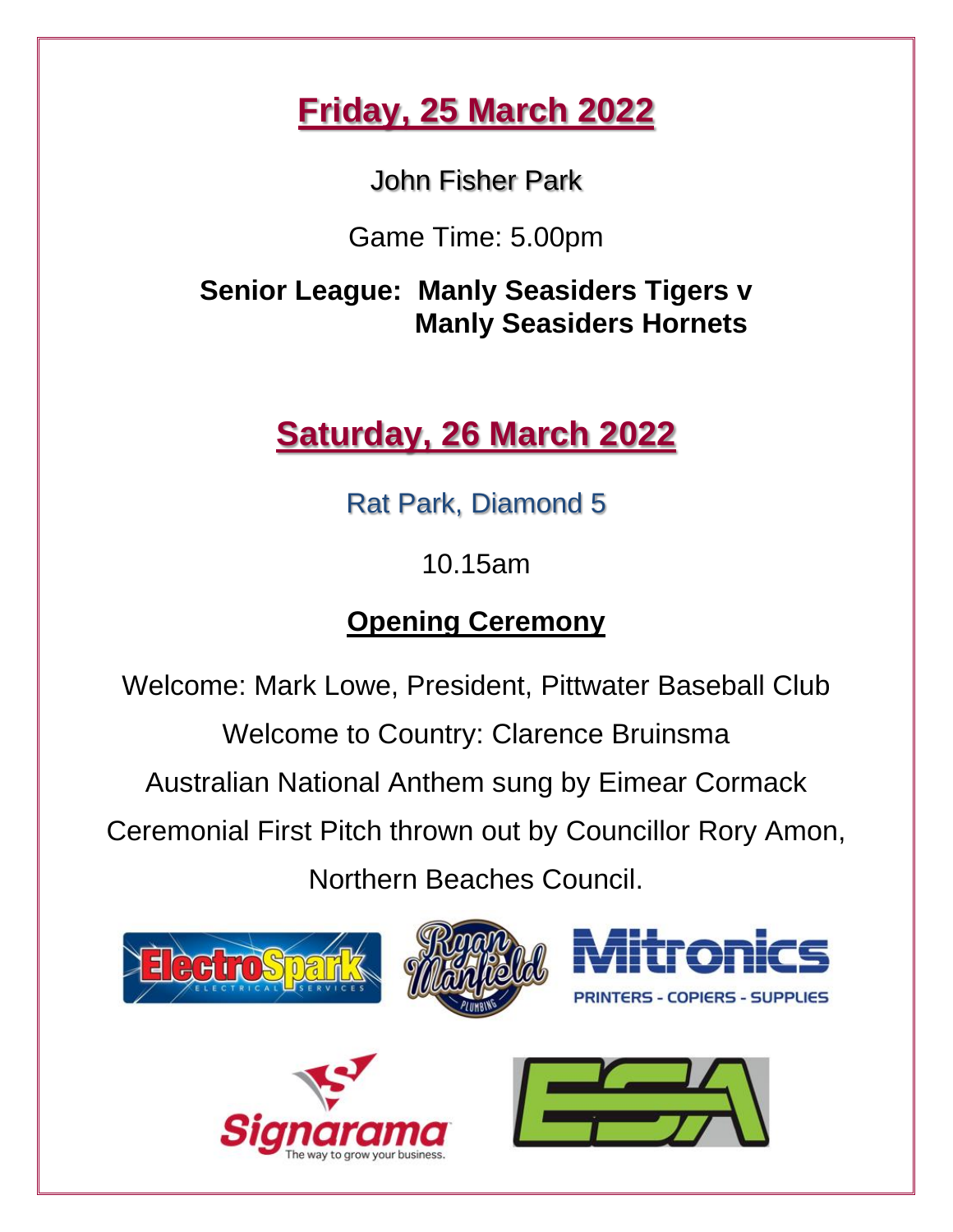## **Saturday, 26 March 2022**

**Rat Park, Warriewood**

**10.40 am Diamond 5 Junior League**

Warringah Penguins v Forest Rockies

**10.40 am Diamond 10 Little League Major**

Forest Athletics v Pittwater Seahawks

**10.40 am Diamond 9 Little League 10/11 (Minor)**

Warringah The Goats v Pittwater Sharks

**10.40 am Diamond 6 Little League Zooka**

Forest Mariners v Warringah Broncos

Post Game Presentations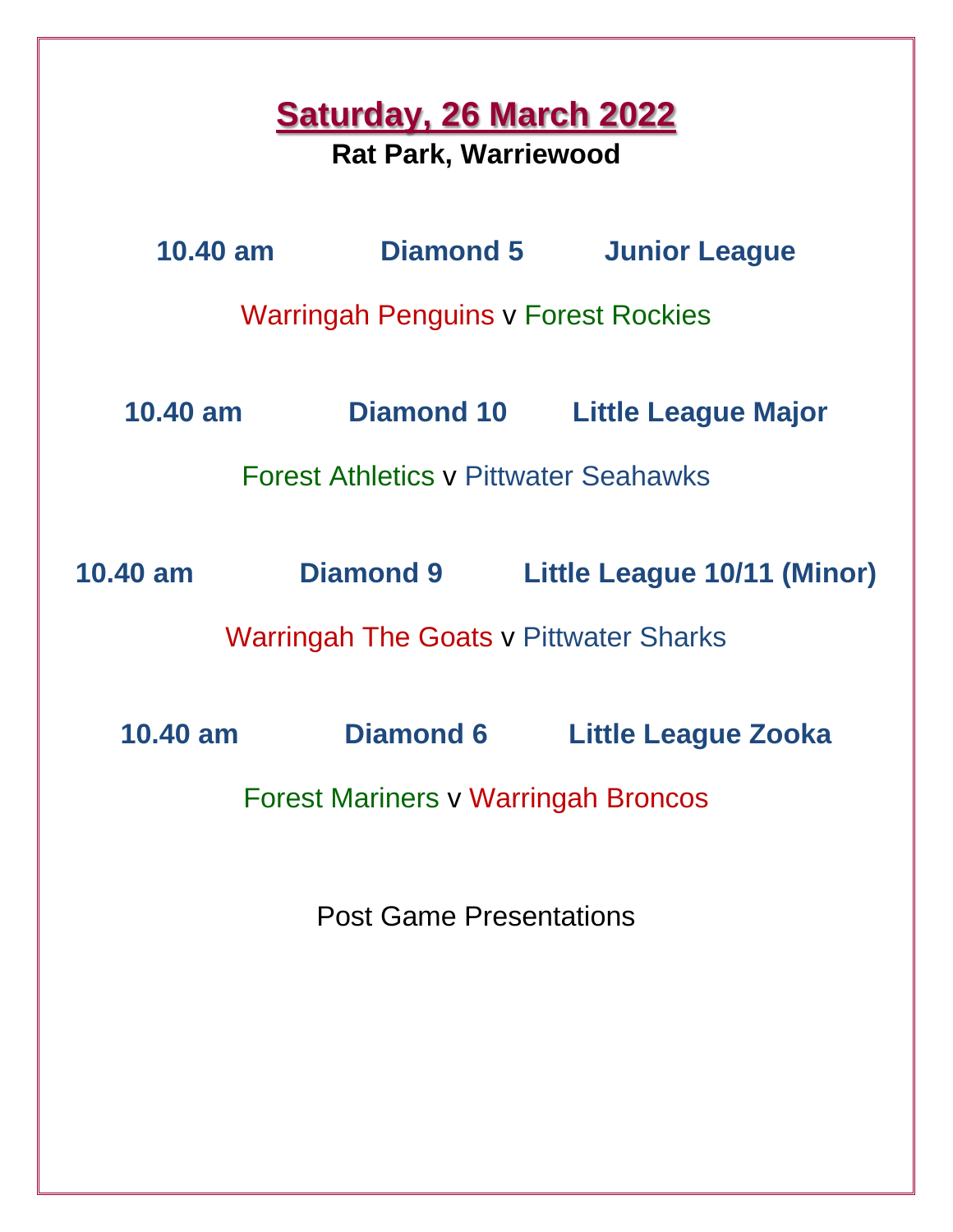## **Senior League Retiring Players**

The Manly Warringah District Baseball Association, Junior Baseball Committee and Clubs would like to wish all the retiring Senior League players best wishes for their future endeavours, which we pray includes continued participation in baseball.

## **Forest Baseball Club**

Toby Russell and Conor Clark.

## **Manly Seasiders Baseball Club**

Harvey Armiger, Max Austin, Oliver Beck, Harry Coddington, Luke Donaghey, Dominic Garner, Tom Gledhill, Kane Flew, Copper Franks, Cameron Lorenzo, Dan Mills, Zac Morris, Ewen Pollock, Dion Salameh, Jaylen Salameh, Cameron Yeomans,

**Pittwater Baseball Club**

Will Tibbett and Boyd Riley







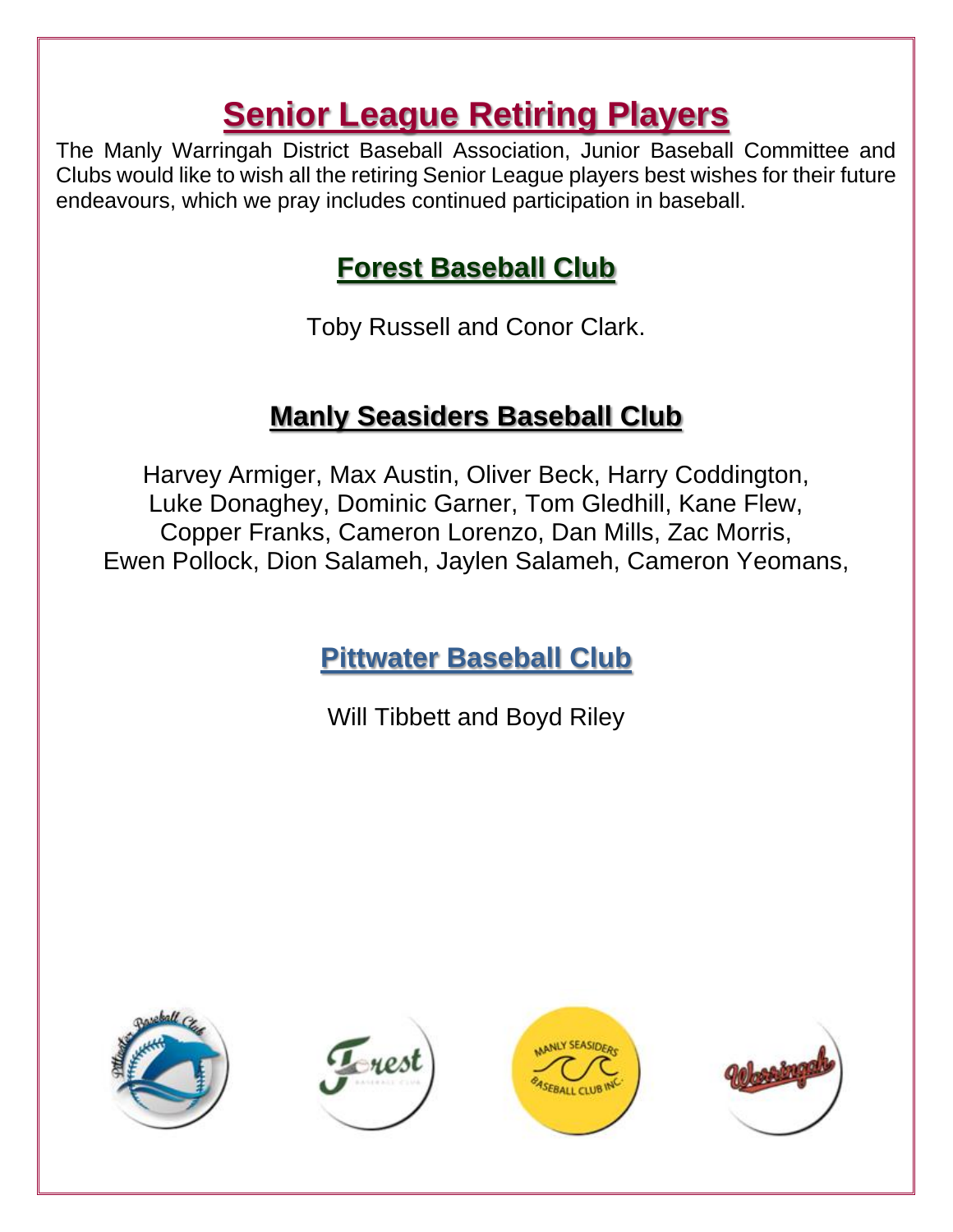## **Finals Umpires**

The Manly Warringah District Baseball Association, Junior Baseball Committee and Clubs would like to thank the Manly Warringah Baseball Umpires for providing the umpires for the final series, including our junior umpires.

> Stuart Air Cheryl Amir Cooper Coggan Dan Cooper Oliver Ferguson Brian Green Austin Holley Murray Hunziker

Keith Layman Chris Layman Lachlan Ludbrook PJ Patterson Aiden Patterson Tim Peel Toby Russell Troy Withnell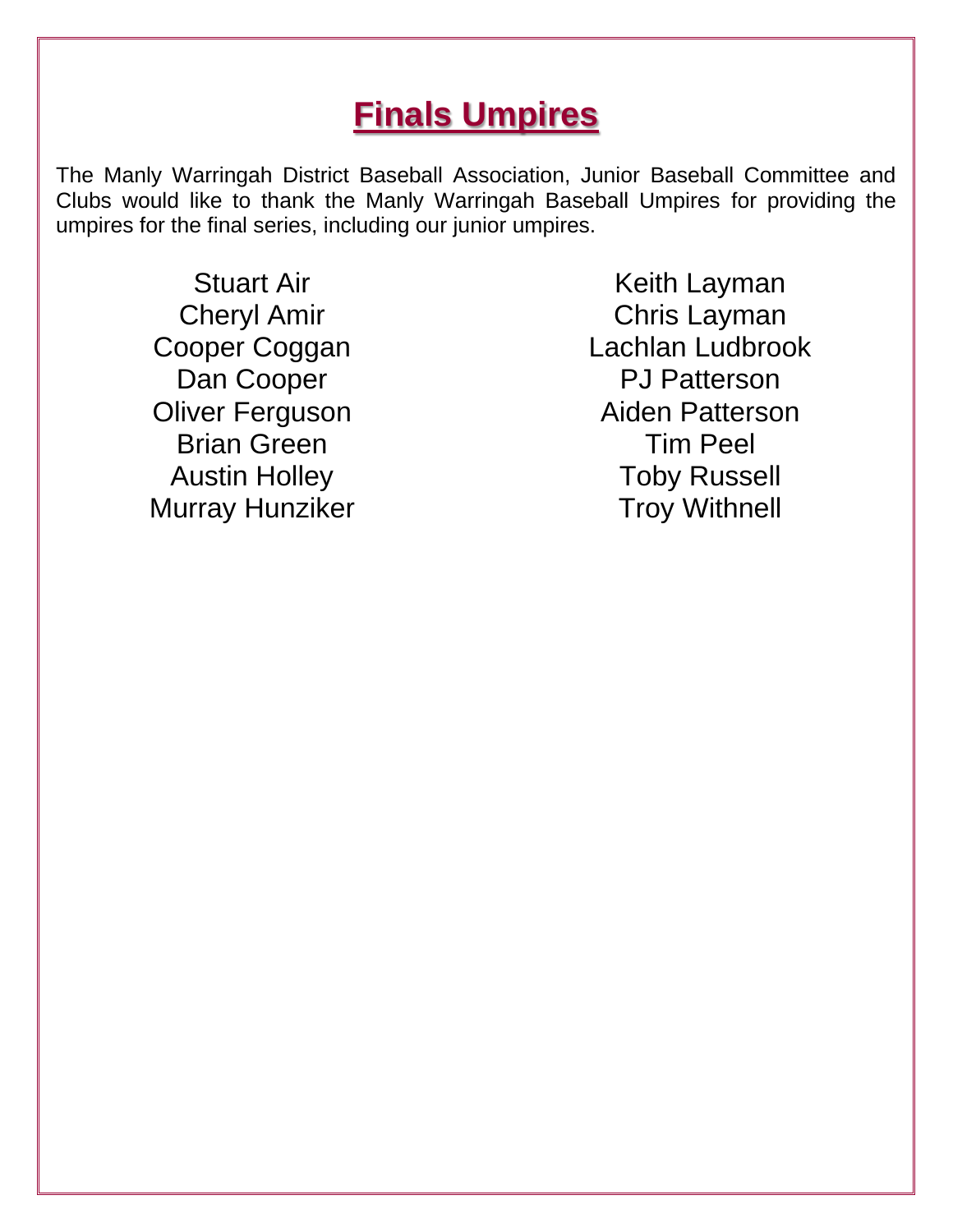## **Friday, 25 March 2022 Senior League**

**Minor Premiers: Manly Seasiders Tigers**

**John Fisher Reserve - 5.00pm game time**

## **Championship Game**

### **Manly Seasiders Tigers**

Max Austin Oliver Beck Harry Coddington Luke Donaghey Ash Egan Zac Morris Dion Salameh Jaylen Salameh Cameron Yeomans **Manly Seasiders Hornets**

Nicholas Baer Ryan Barnes Gabriel Clemmett Oliver Ferguson Austin Holley James Lander Sophia Nunn James Peel Reilly Smart Nicholas Baer Ryan Barnes

| Coach:  | Head Coach: Greg Donaghey<br><b>Sauhail Salameh</b> | Head Coach: Jared Cupp<br>Coach: | <b>Scott Lander</b>                         |
|---------|-----------------------------------------------------|----------------------------------|---------------------------------------------|
| Scorer: | Alena Donaghey                                      | Manager:<br>Scorer:              | <b>Guy Holley</b><br><b>Martin Ferguson</b> |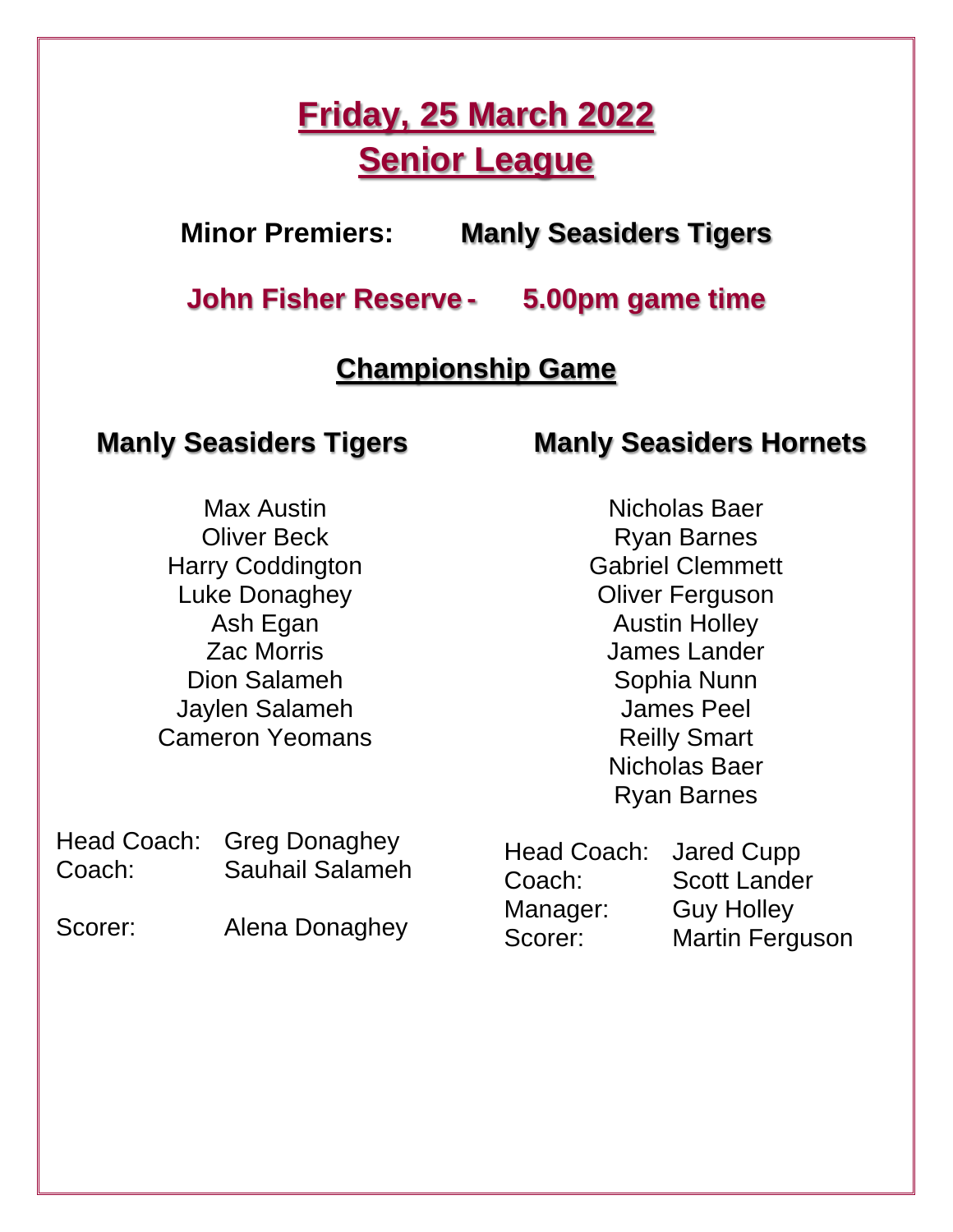## **Saturday, 26 March 2022 Junior League**

**Minor Premiers: Manly Seasiders Hawks**

**Rat Park Diamond 5 10.40am game time**

### **Championship Game**

### **Warringah Pengiuns**

Brody Cronan Jeremy Goddard Sammy Kurtz-Willis Ike McDermott Max O'Hagan Kai Sadler Akira Sakiyama Talakai Sialemaka Kai St Clair Cohen Tate Spencer Wappling Brody Cronan

Head Coach: Darren McDermott

Scorer: MJ Goddard

Tyler Sadler

### **Forest Rockies**

Sylas Caspar-Richardson Will Clark Alexander Clarke Austin Elliott Kai Harris Charlie Osborne Matthew Riddiough Liam Triggell Zach Triggell Harry Wood Jude Trevitt

Head Coach: Shawn Elliott Coach: Owen Harris

Manager: Sam Caspar-Richardson Scorer: Nick Woods Mark Riddiough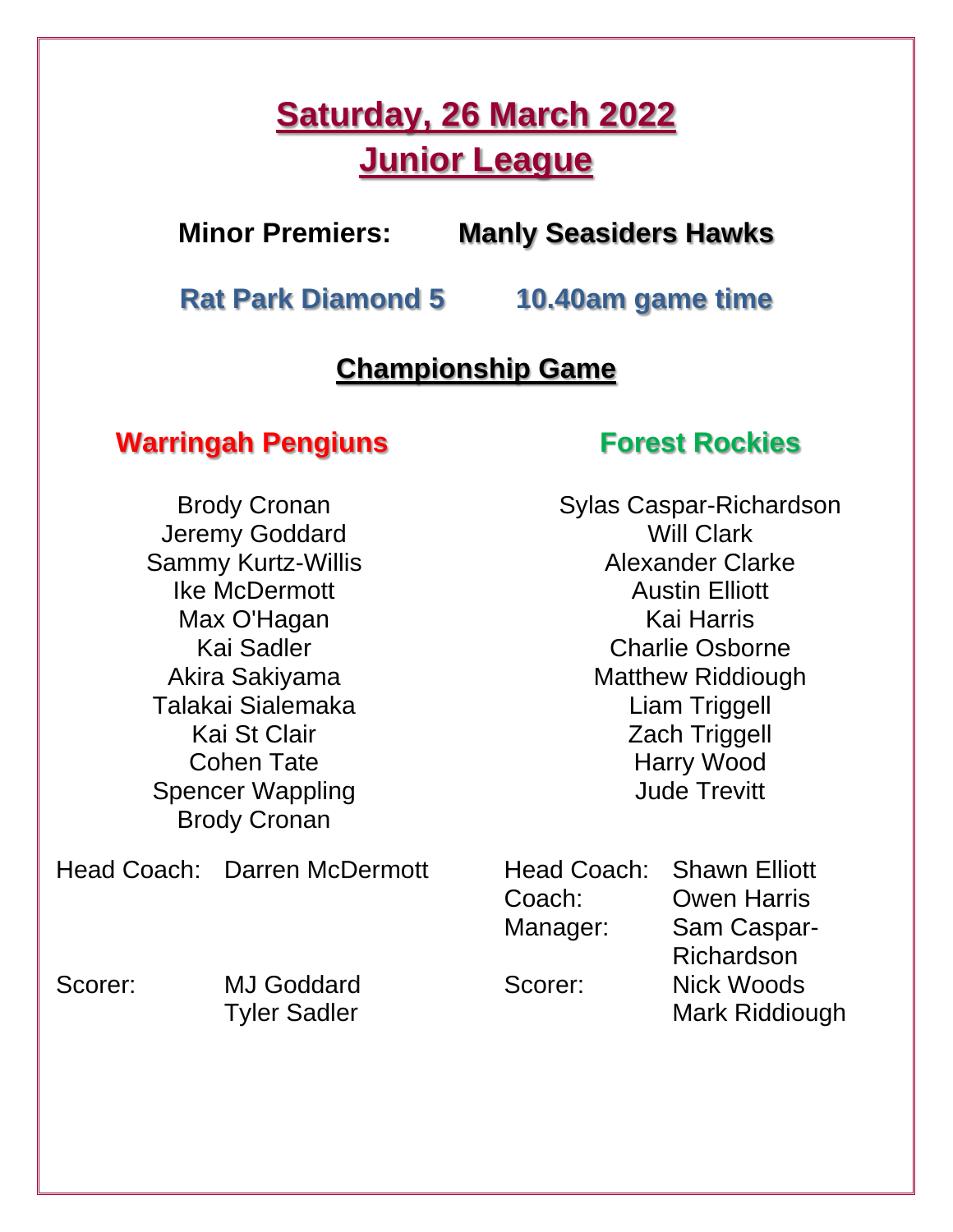## **Saturday, 26 March 2022 Little League Majors**

### **Minor Premiers: Forest Athletics**

**Rat Park Diamond 9 10.40am game time**

## **Championship Game**

## **Forest Athletics**

Alex Clarke Hayden Farrant Eli Galvin Kai Harris Tim Lloyd Austin Murdoch Jack Phegan Shay Rhatigan Jude Trevit Cooper Williams Zack Williams Nathan Young

Head Coach: Owen Harris Coach: Glenn Murdoch Manager: Carly Clarke Scorer: Rene Phegan Jolene Farrant

## **Pittwater Seahawks**

Sarah Burnes Edward Davis Ryan Gough Jesse Hanrahan Nicholas Huntington Jack Kelly Hamish Mallam Smith O'Donoughue Kai Riddle Isaac Rossello Dominic Vescio

Head Coach: Darren Kelly Coach: Adam Davis

Colin Rosello Manager: Melinda Davis Scorer: **Jennifer Smokevitch** James Gough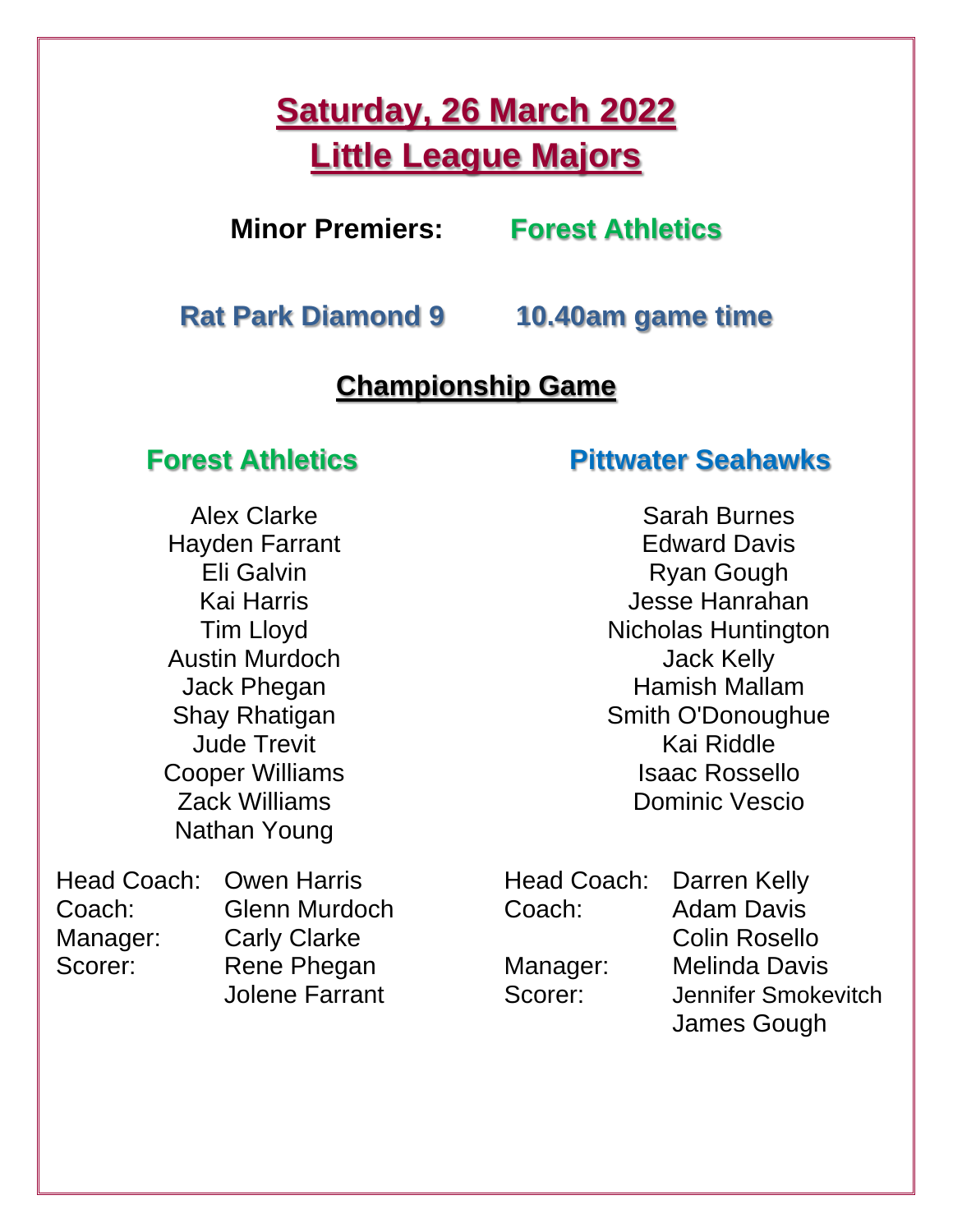## **Saturday, 26 March 2022 Little League 10/11 (Minors)**

**Minor Premiers: Forest Mariners**

**Rat Park Diamond 9 10.40am game time**

### **Championship Game**

### **Forest Mariners**

### **Warringah Broncos**

Arley Cameron

Ben Chippendale Ryan Farrant Sam Femia George Glenn James Kruhak Riley McLean Jasper Richardson Ruby Robinson Matthew Slater Tyson Storey Thomas Sutton Jayden Wessels

Head Coach: John Farrant Coach: David Kruhak

Manager: Anna Markham Scorer: Duncan Robinson

Mark Richardson

Phil Chippendale

Dean Storey

Josh FieFia-George Kai Gailloux Kollins Gaillox Blake Graham Pablo James Sander Mote Kelly Nicoll Chalrlie Schieb Jenson Ticehurst

Head Coach: Kris Gallioux

Scorer: Jen Hill Michael Graham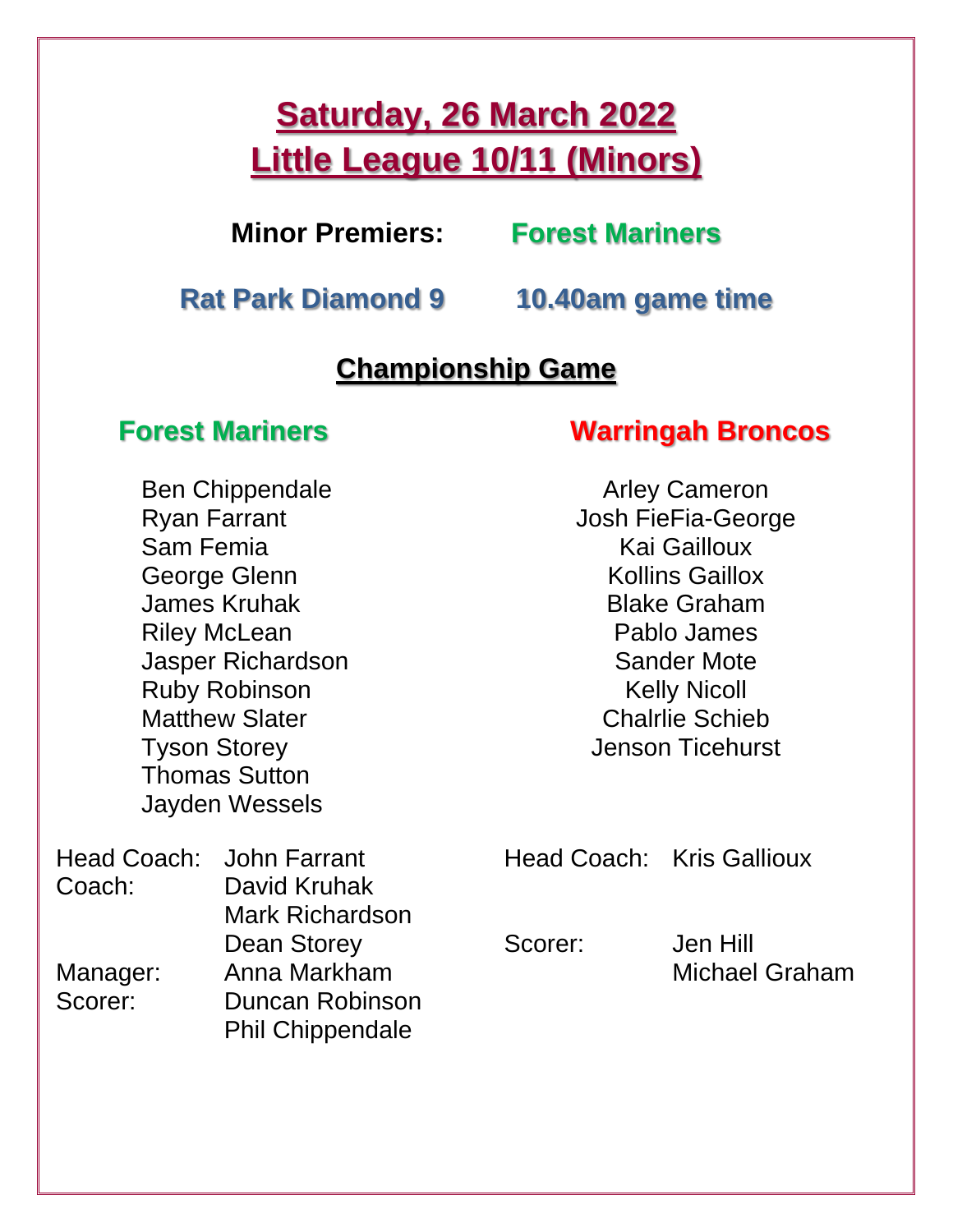## **Saturday, 26 March 2022 Little League Zooka**

## **Minor Premiers: Forest Padres**

**Rat Park Diamond 6 10.40am game time**

## **Championship Game**

## **Warringah The Goats**

Bekele Arkell-Andrews Jack Beswick Alfie Bristow Ollie Coutts Casper Heckendorf Joel Lewis Noah Newton Billy O'Hagan Bodhi Varga Blake Whelan

### **Pittwater Sharks**

Mason Carbonetti Noah Clayton William Garske Dylan Kinkade Jeffrey Martin William Parkes George Rovere Stirling Stuart Zac Zilioli

|                               | Head Coach: Anthony O'Hagan                                                     | Head Coach: Josh Parkes |                        |
|-------------------------------|---------------------------------------------------------------------------------|-------------------------|------------------------|
| Coach:<br>Manager:<br>Scorer: | <b>Jeremy Beswick</b><br>Max O'Hagan<br>Tessa O'Hagan<br><b>Natalie Beswick</b> | Coach:                  | Joe Carbonetti         |
|                               |                                                                                 |                         | <b>Rob Kinkade</b>     |
|                               |                                                                                 | Manager:                | <b>Rachel Kingsell</b> |
|                               |                                                                                 | Scorer:                 | <b>Dorian Martin</b>   |
|                               |                                                                                 |                         | <b>Kate Parkes</b>     |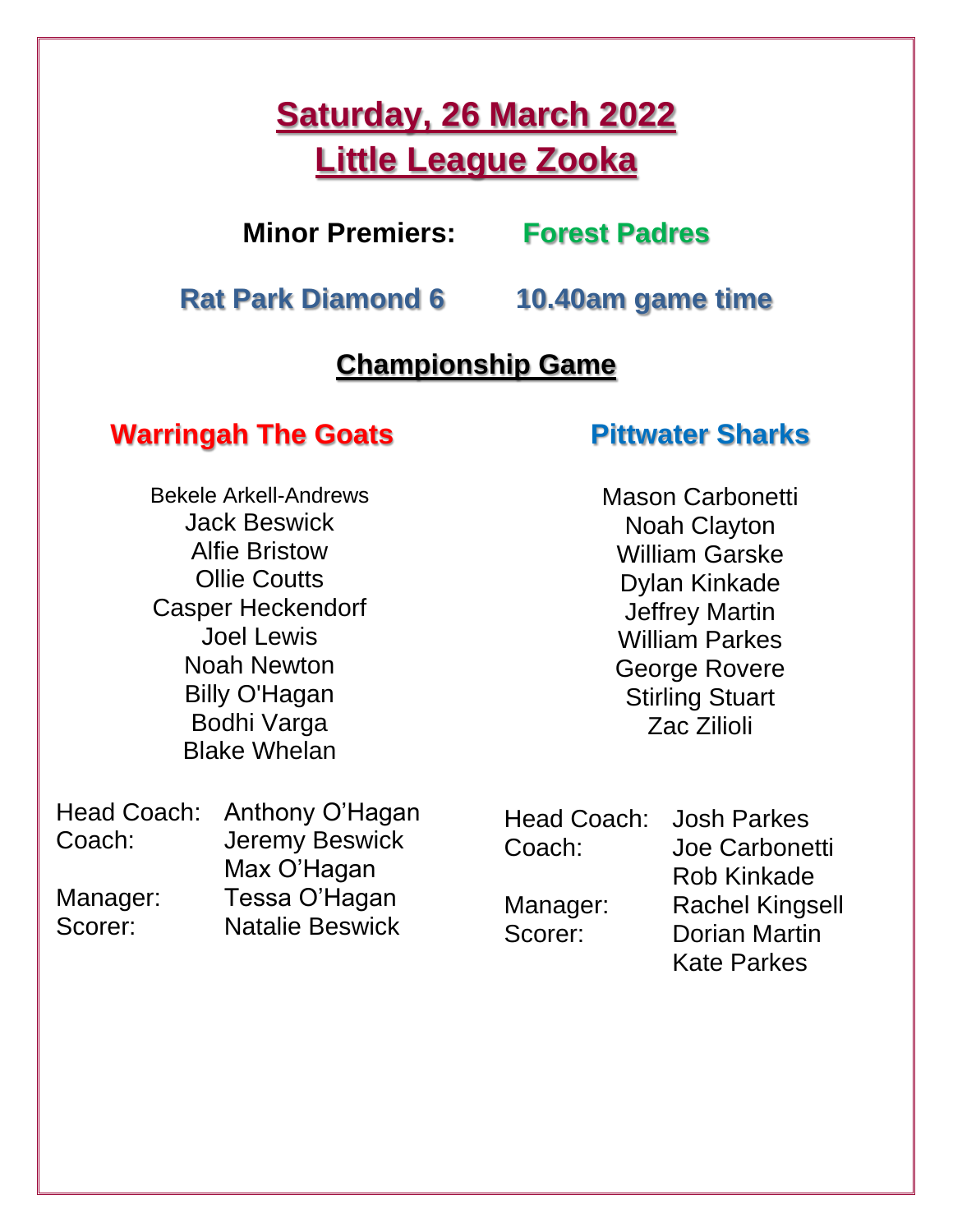**3 rd Place Games Rat Park 8.00am**

## **Junior League**

**Seasiders Hawks v Seasiders Falcons**

**Little League Major**

**Forest Diamondbacks v Pittwater Seals**

**Little League 10/11 (Minor)**

**Seasiders Pumas v Warringah Mozzies**

**Little League Zooka**

**Pittwater Swordfish v Forest Padres**